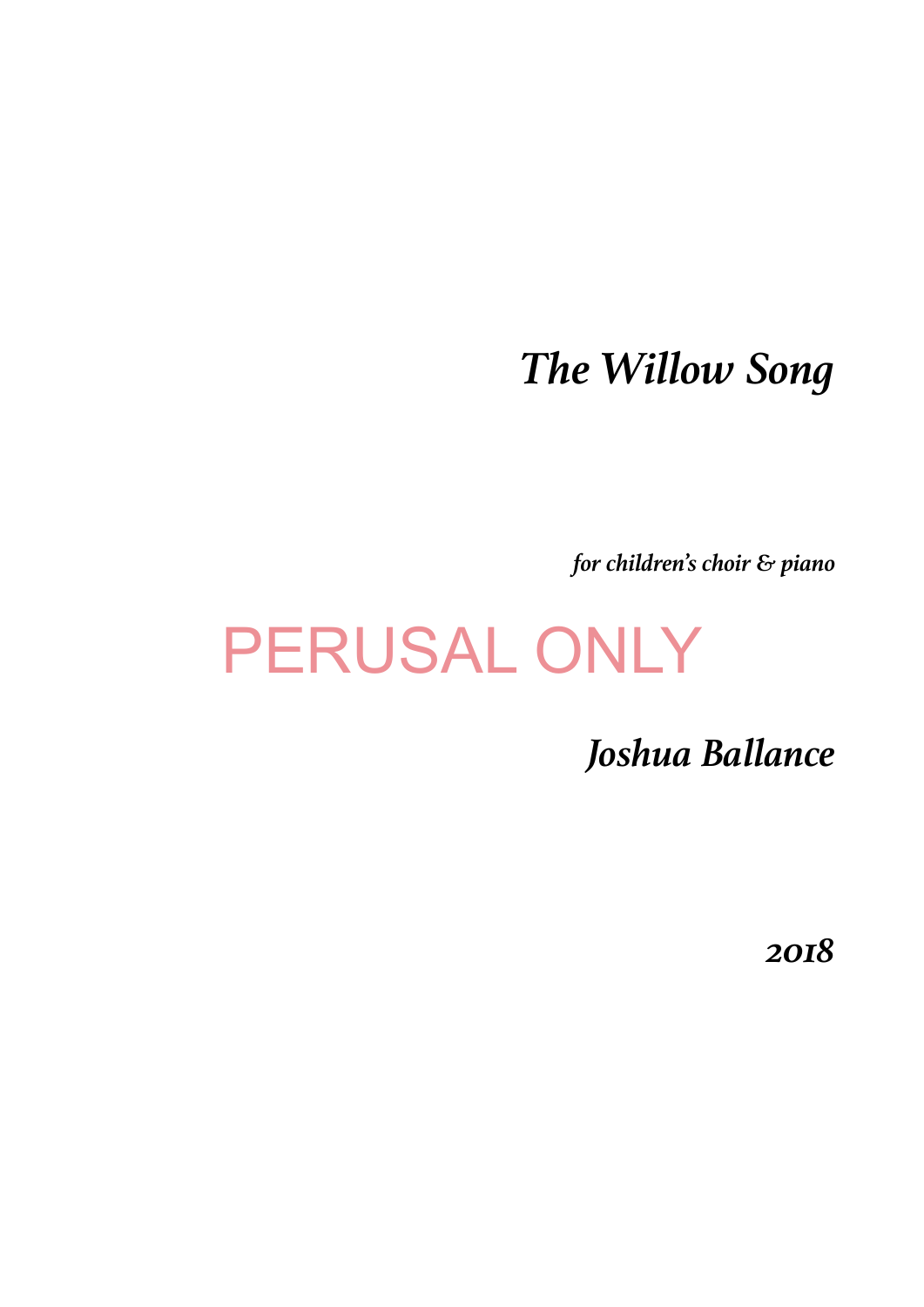First performed by the New London Children's Choir & Alexander Wells, conducted by Ronald Corp OBE, *in St James's Piccadilly, London, 17th March, 2018.* 

Duration c. 4'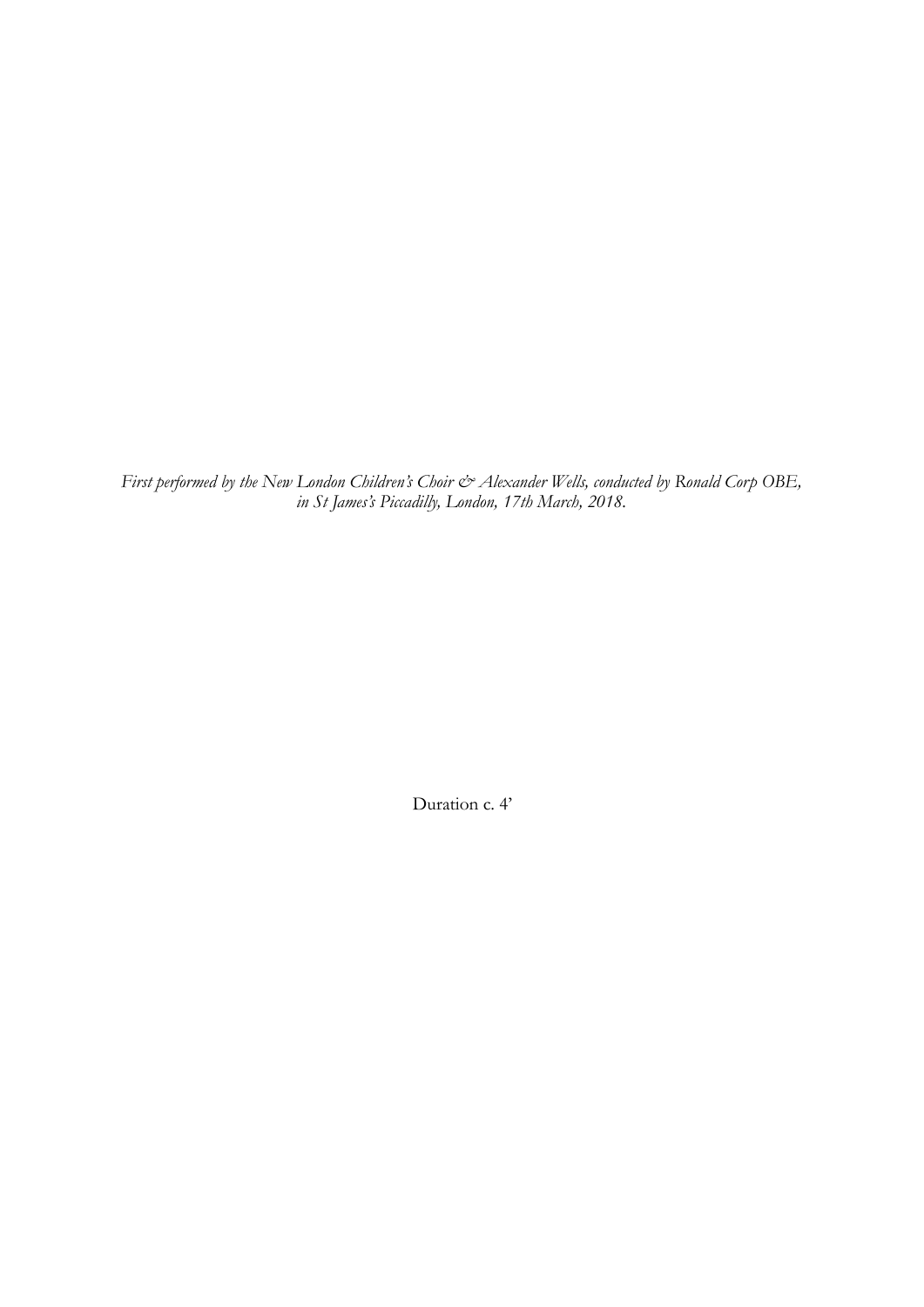## The Willow Song

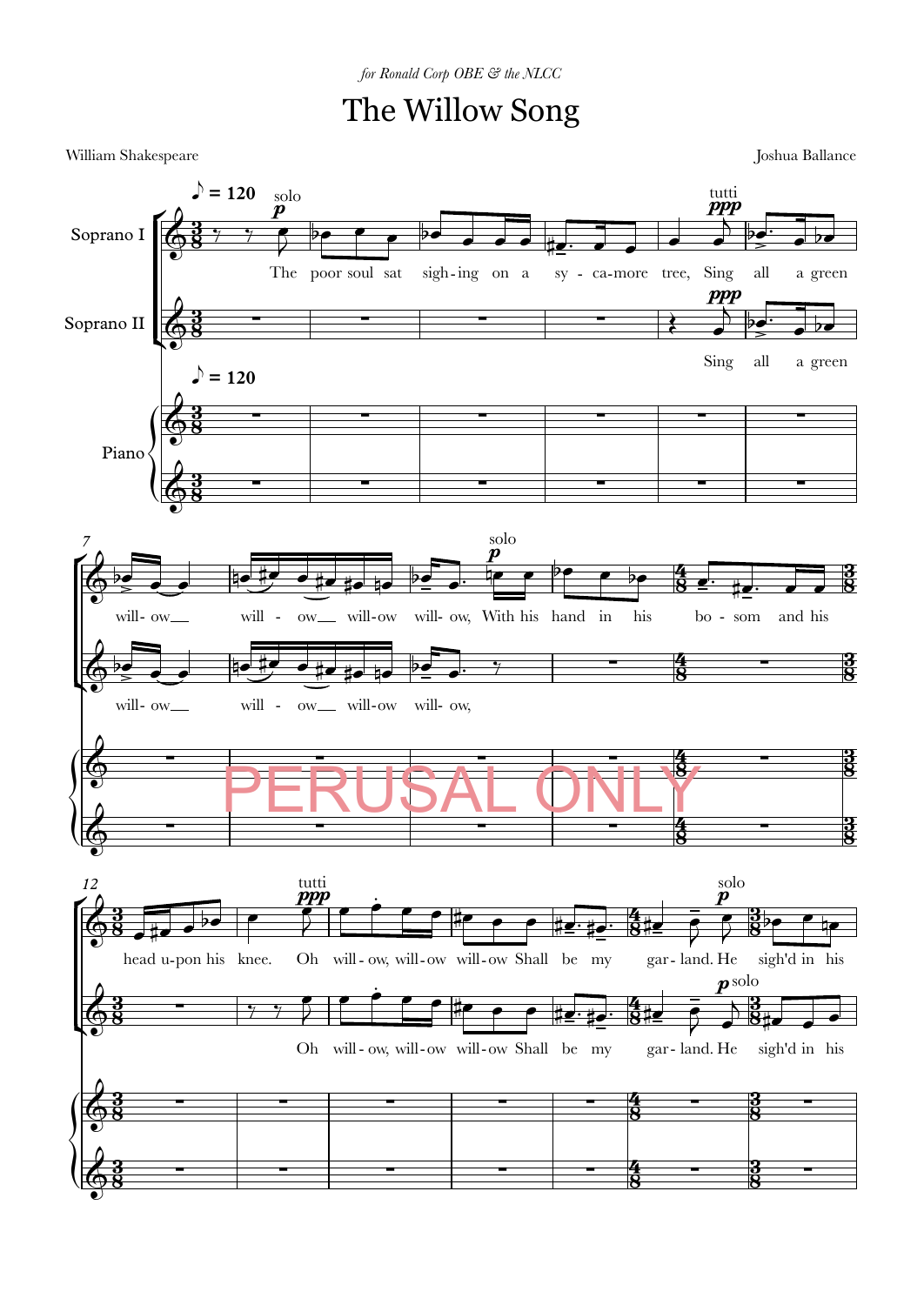



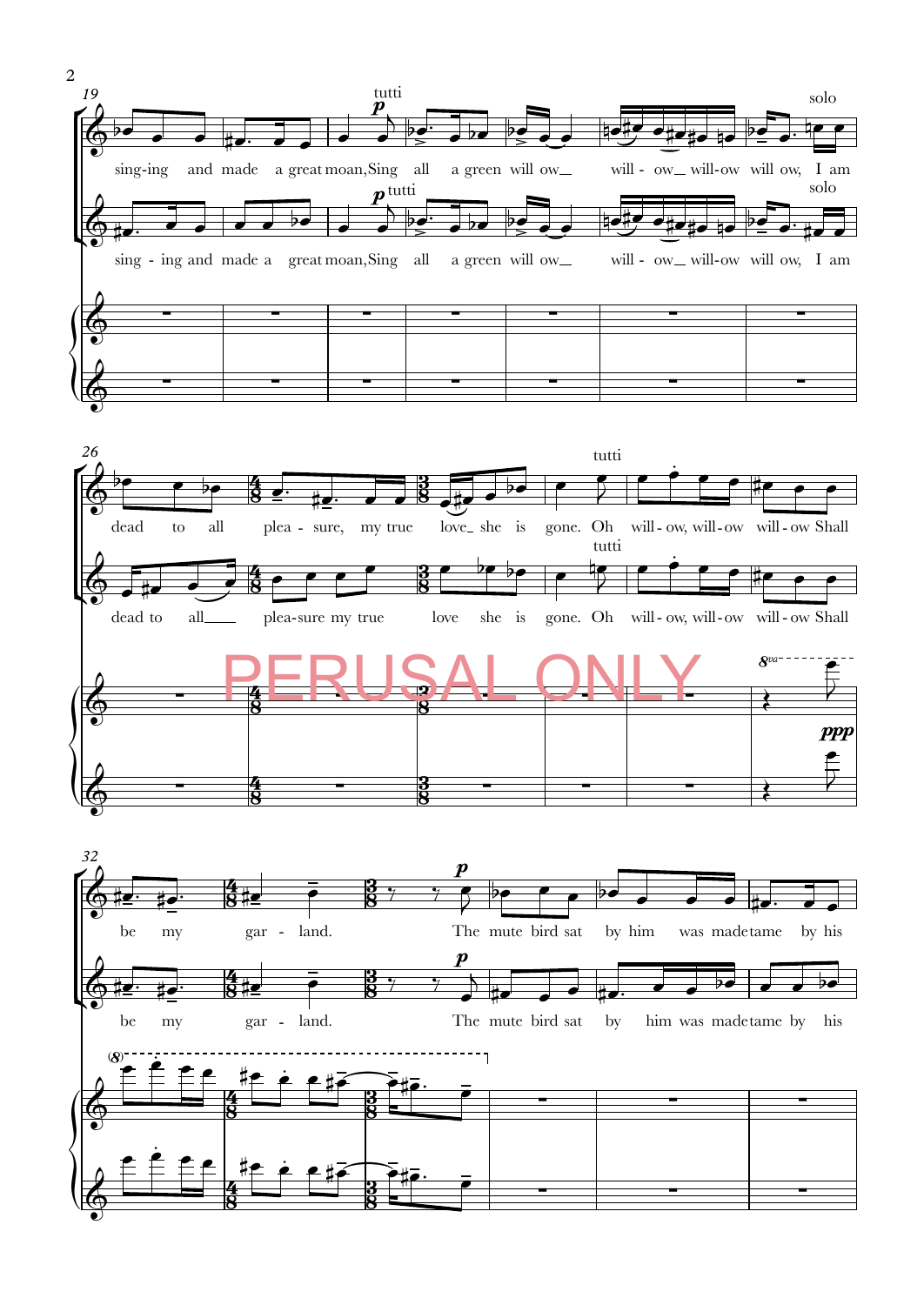



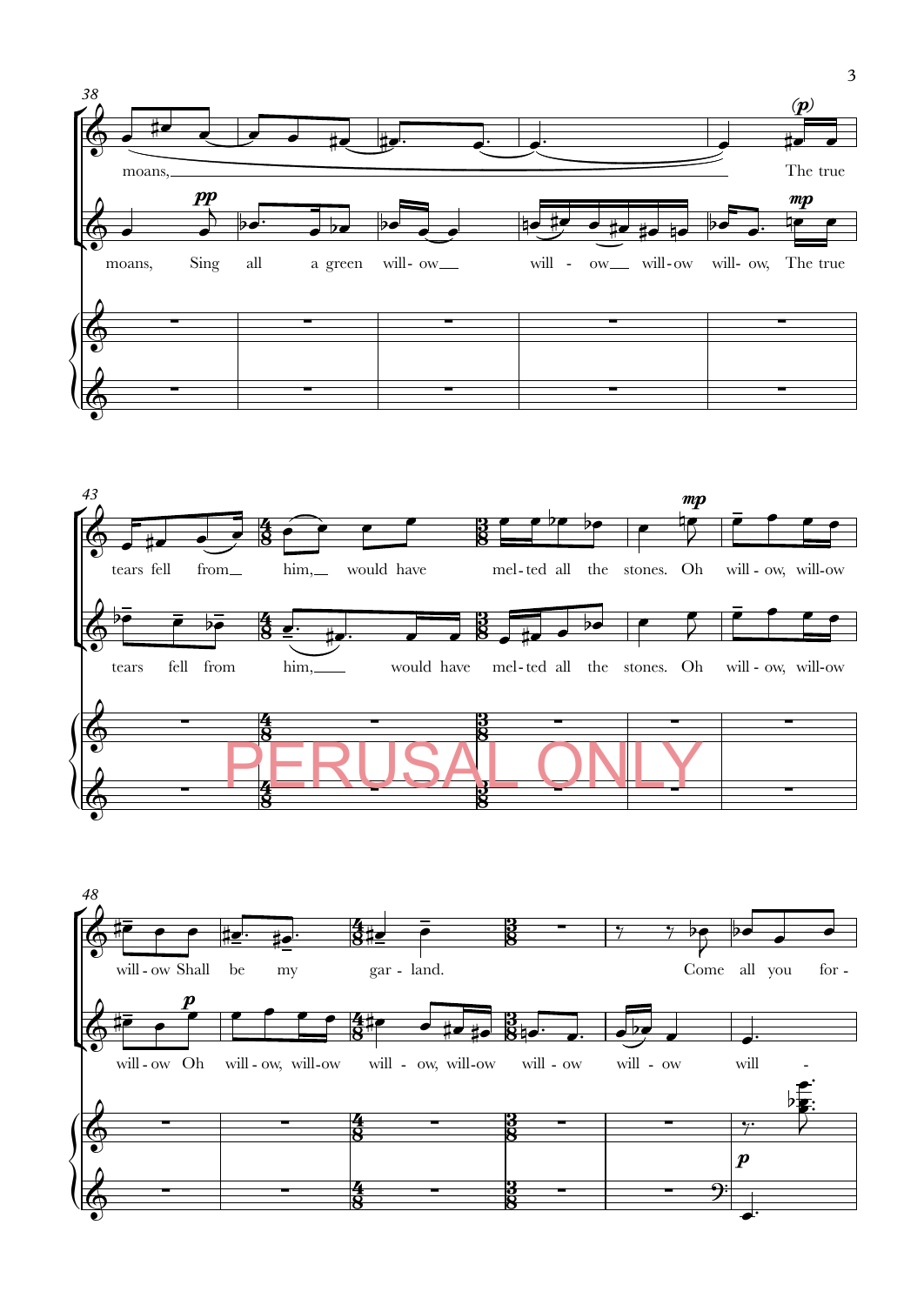



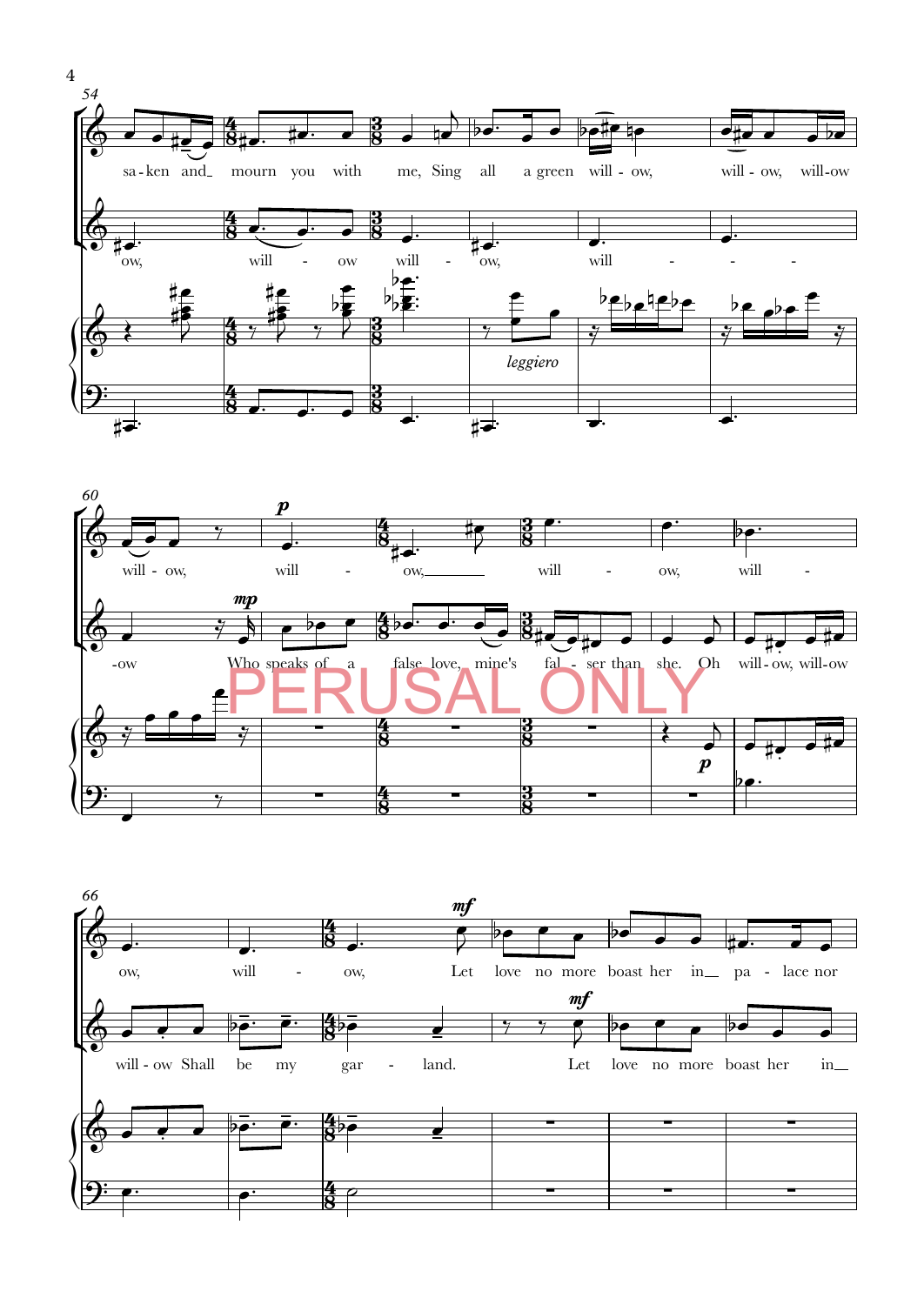



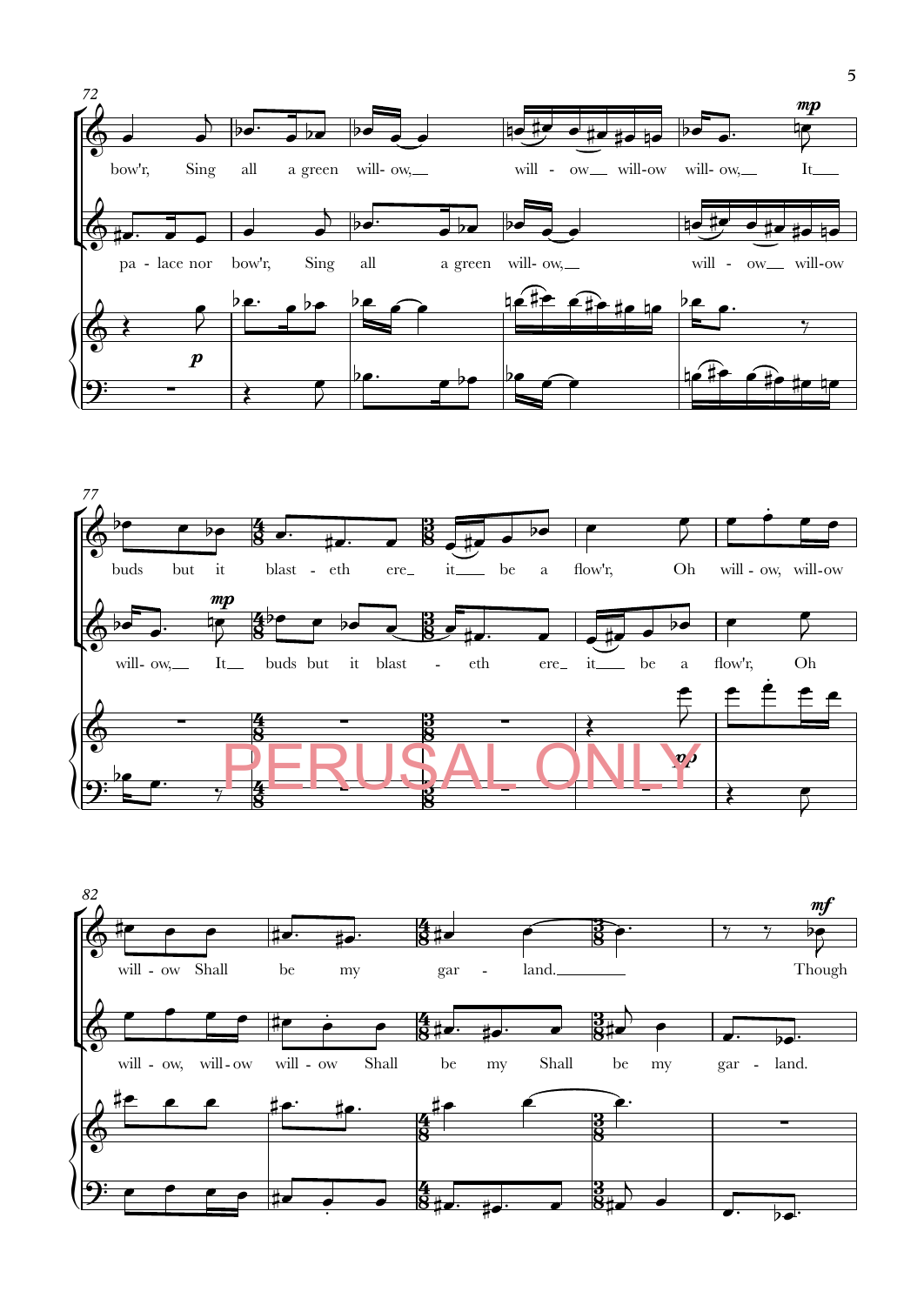

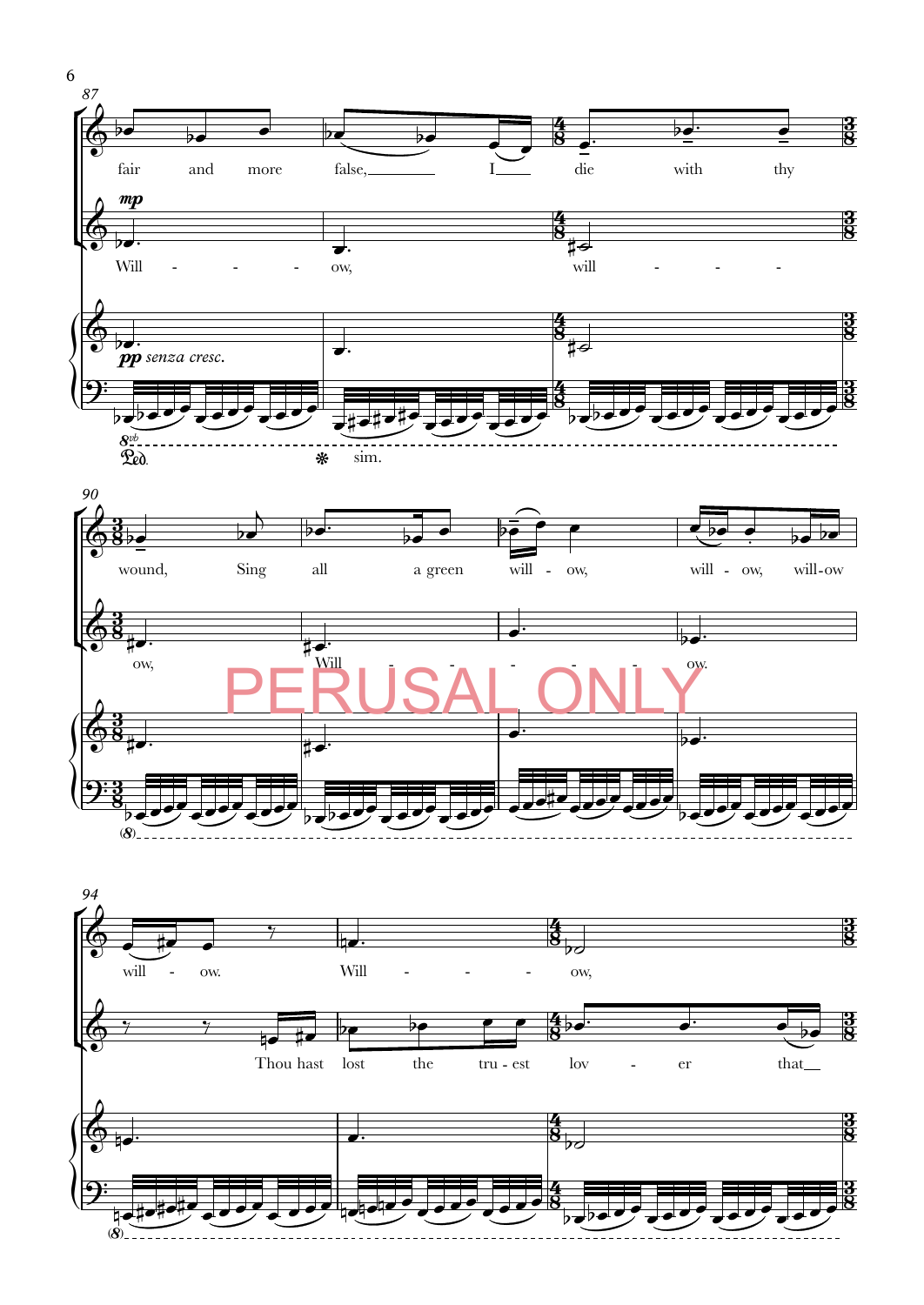



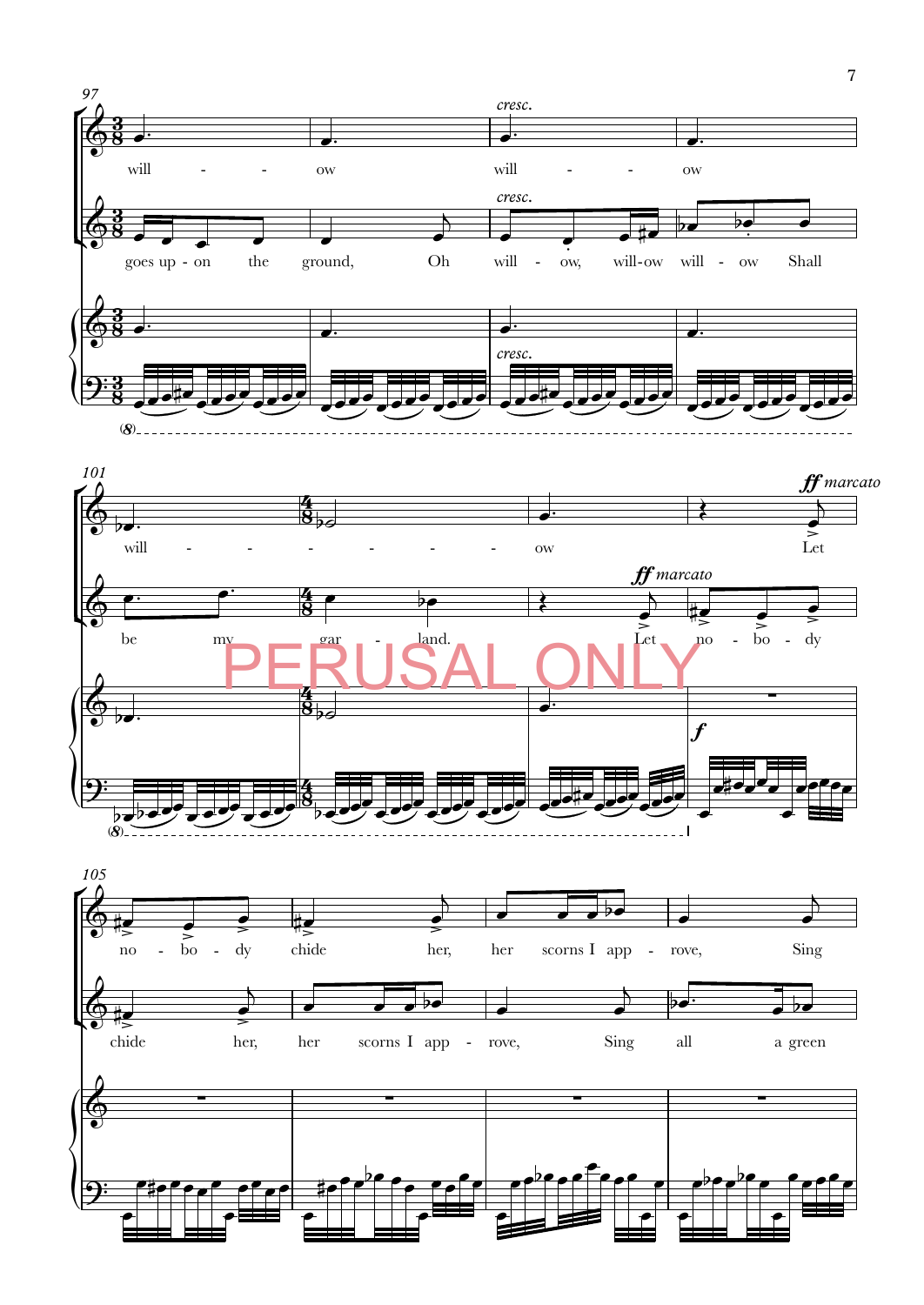





 $\bf 8$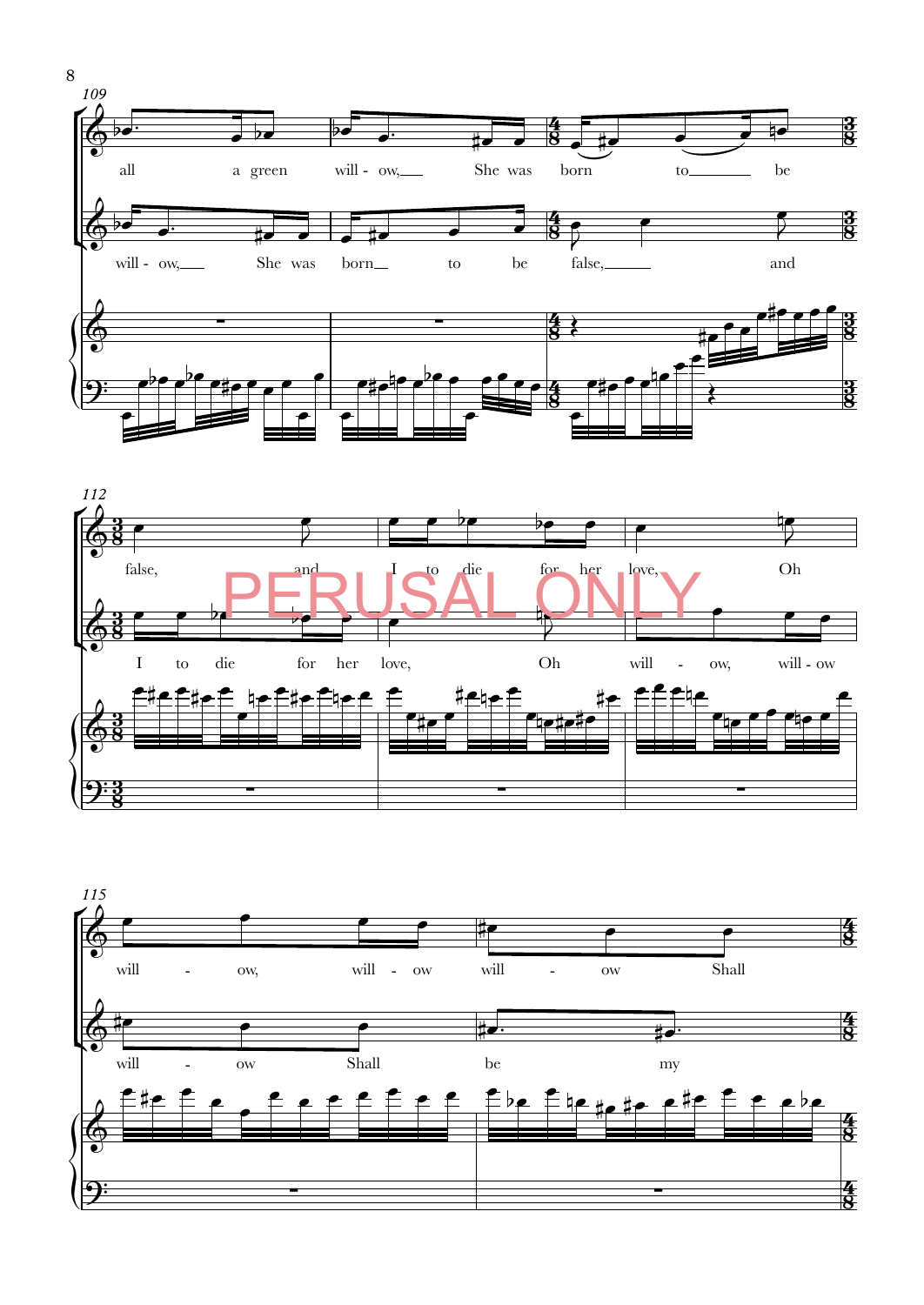